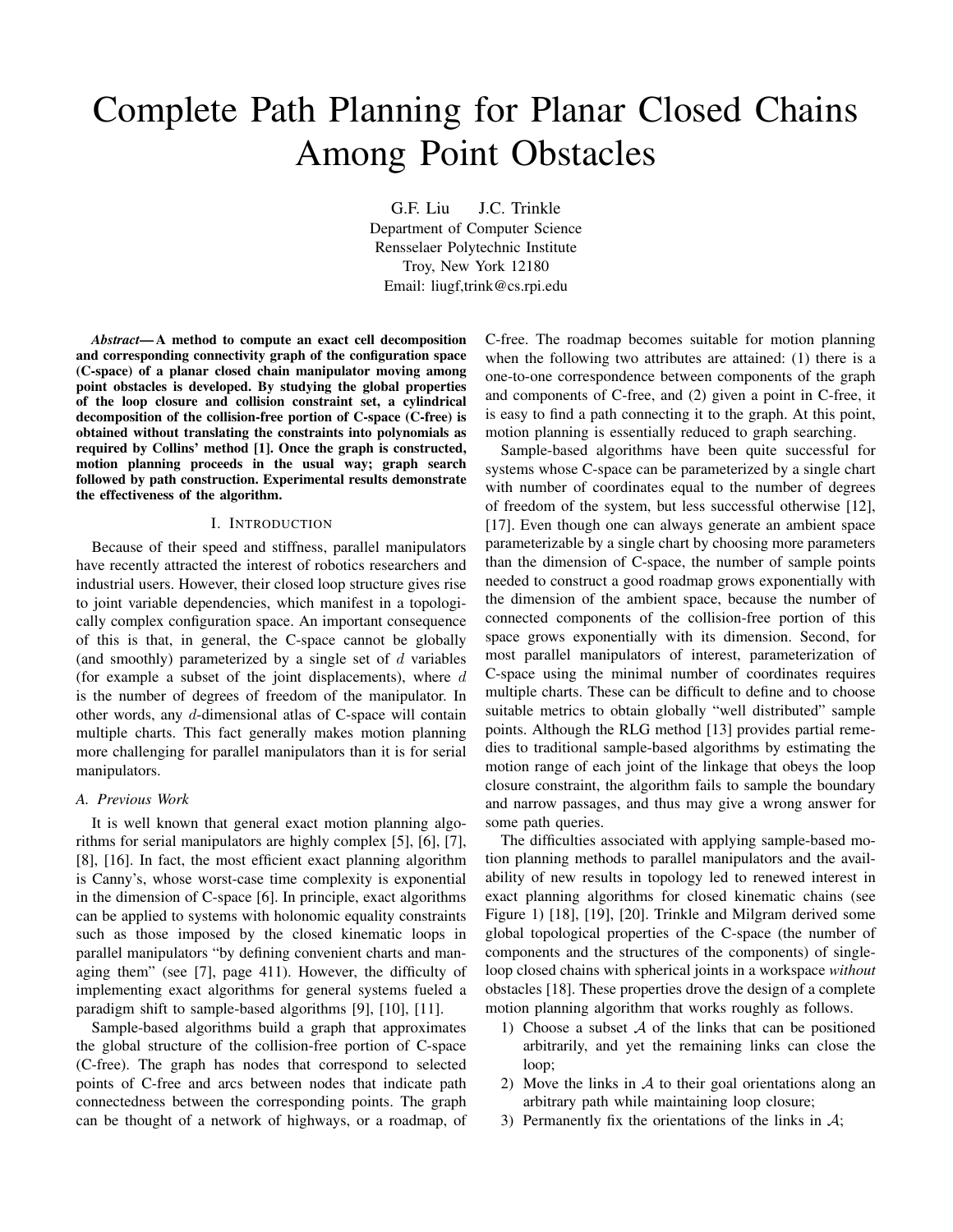4) Repeat until all links are fixed.

The main result that guided the algorithm's design is Theorem 2 in [18]. In essence, the C-space is the union of manifolds that are products of spheres and intervals. The joint coordinates corresponding to the spheres are those that can contribute to the subset  $A$  mentioned above and the structure of the C-space suggests a local parameterization (*i.e.*, "convenient chart") for each step.

The planning algorithm for closed chains in [18] was not designed to handle obstacles. In [19], [20], point obstacles were added to the workspace of a planar manipulator, but the closed chain constraint was relaxed. The portion of C-space corresponding to collisions between the manipulator and the obstacles (the C-obstacle) was analyzed in detail, to reveal that C-free locally fibres over a lower-dimensional base manifold with fibers composed of open intervals (called local component sheaves). "Gluing" together the sheaves produces cells of Cfree, whose boundaries are determined by their critical points.

#### *B. Contribution*

In this paper, the concepts used in [18], [19], [20] are brought together to design an algorithm to construct an exact cell-decomposition of C-free of an  $m$ -link planar closed chain moving among point obstacles. The main steps are:

- 1) Partition C-space into two pieces embedded in two  $(m-$ 3)-dimensional tori;
- 2) Compute the boundary of the loop closure constraint variety to identify the reachable portions of C-space;
- 3) Compute the collision varieties in each torus and construct a connectivity graph of C-free while ignoring the loop closure constraint;
- 4) Use the boundary of the loop closure variety to refine the graphs and to determine their connectivity.

The key step of our approach is Step 2 since boundary variety plays an important role in determining the global connectivity of C-space as well as identifying its reachable portions. In our approach, the structure of the boundary is obtained via the C-spaces of a set of recursively constructed planar closed chains.

As a byproduct of the approach, it is trivial to determine cell membership and reachability of an arbitrary point in Cspace. Given this fact and the graph, one can easily test motion planning problems for path existence and then construct a path if one exists.

## II. BASIC NOTATION AND TERMINOLOGY

Imagine a planar serial chain of  $m - 1$  links connected by revolute joints, with one end free, and the other connected to the ground. The ground is regarded as link  $m$  and is referred to as the base of the chain. Relative to the base, the open chain has  $m-1$  degrees of freedom and its C-space is simply a product of  $m-1$  circles,  $(i.e., \mathcal{C} = (S^1)^{m-1})$ . A closed mchain can be constructed by attaching the distal end of the open chain to the base as shown in Figure 1. Mathematically, this attachment imposes two algebraic equality constraints, causing the C-space of the closed chain to become a compact, closed,



Fig. 1. A closed 6-chain among point obstacles (shown as small discs).

real, variety of dimension  $m - 3$ . This variety is a manifold as long as the distance between the two base connections is not equal to one of the  $2^{m-2}$  critical lengths [18].

To fix notation, let  $\{l_1, \dots, l_m\}$  denote the fixed link lengths and  $\{\phi_1, \dots, \phi_m\}$  denote their angles measured counterclockwise from the vector from the center of joint 1 to the center of joint  $m$ . Since our interest is in motions of the closed chain relative to the base,  $\phi_m$  is set to zero.

Suppose that there is a finite set  $O$  of point obstacles  $\{p_1, \dots, p_n\}$  that the closed m-chain may not touch. The set of configurations for which a link intersects a point obstacle forms an arrangement of  $(m-4)$ -dimensional varieties. The union of these varieties is the C-obstacle  $C_{\text{obst}}$ . If link-link collisions are also to be avoided,  $C_{\text{obst}}$  becomes the union of the  $(m-4)$ -dimensional collision varieties and an  $(m-3)$ dimensional link-link collision set. C-free, denoted by  $C_{\text{free}}$ , is the compliment of  $C_{\text{obst}}$  in C.

Finally, the path planning problem can be stated as follows: given  $\phi_{\text{init}} = (\phi_1, \dots, \phi_m)_{\text{init}} \in \mathcal{C}_{\text{free}}$  and  $\phi_{\text{final}} =$  $(\phi_1, \dots, \phi_m)_{\text{final}} \in C_{\text{free}}$  determine a continuous map  $\tau \in$  $[0, 1] \mapsto (\phi_1(\tau), \cdots, \phi_m(\tau)) \in C_{\text{free}}$  such that  $\phi(0) = \phi_{\text{init}}$ and  $\phi(1) = \phi_{\text{final}}$ , or report that no such path exists.

#### III. C-SPACE OF PLANAR CLOSED CHAINS

Here we summarize three results from topological approaches to motion planning that were crucial to the work presented here. The first result is about the connectivity of the C-space of a planar closed chain. We need a concept called "long links" [18] which is defined as a subset  $\mathcal L$  of the links" such that the sum of the lengths of every pair of distinct links in  $\mathcal L$  is strictly greater than half of the sum of the lengths of all  $m$  links. Due to the strict inequality in the definition, the number of long links  $|\mathcal{L}|$  must be 0, 2, or 3. If  $|\mathcal{L}|$  is equal to 3, the C-space has two components; otherwise, it has one.

The second result gives the topology of the C-space. It says that for given lengths  $\{l_1, \cdots, l_{m-1}\}$  and base length  $l_m$  that is generic with respect to those  $m - 1$  lengths, the C-space is the boundary of a manifold with boundary, which is given as the union of sub-manifolds of the form  $(S^1)^k \times I^{m-2-k}$  [18], where  $I^d$  denotes the interval of dimension d.

To clarify the above conclusion, consider Figure 2, which shows a horizontal base link and three moveable links anchored at the center of four concentric circles. These circles are the critical circles (not drawn to scale) of the open 3-chain. If the end point of the 3-chain is anchored at any point in the shaded annular region, its C-space is that of a closed 4-chain. If the anchor point is interior to one of the three reachable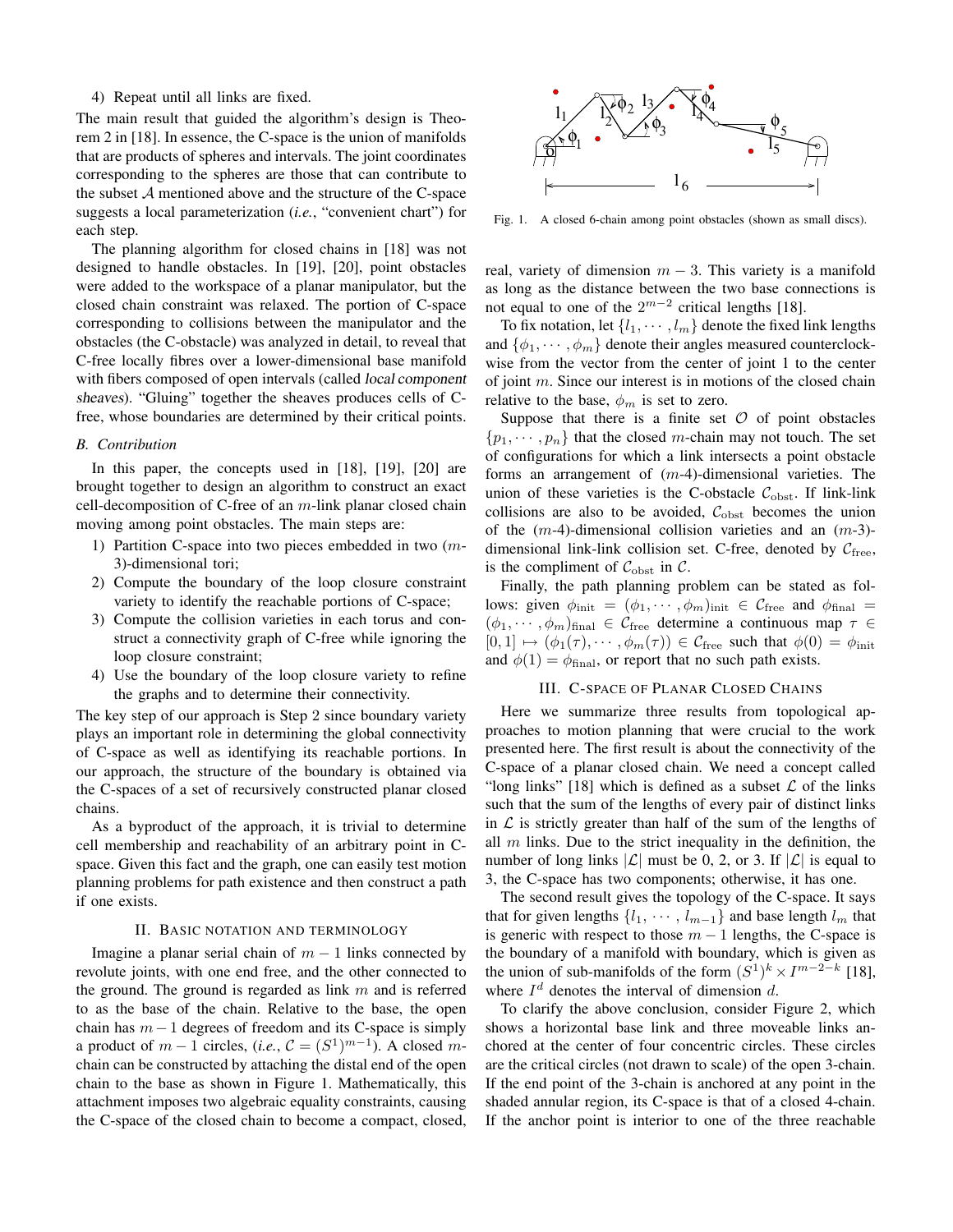

Fig. 2. Construction of C-space of closed chains via critical circles of an open chain.

annuli, that C-space is one circle or two disjoint circles (as indicated by the small circles at the 12 o'clock position of the concentric circles).

Assume that the end point of the open 3-chain is connected to an open chain based at the left end of the base link, and further, assume that as a result of the connection, the end-point of the previously open 3-chain has one degree of freedom, thus effectively creating a closed 5-chain. Two possible workspaces for the end-point of the open 3-chain are shown: the curve segment  $\gamma_1$  and the circle  $\gamma_2$ .

The C-space of the newly-formed closed chain can be determined by "gluing" together all the C-spaces at each point as we move along  $\gamma_i$  from one end to the other. For example, begin at the left end of curve  $\gamma_1$  and traverse it to its other end. Initially, the C-space over each point of  $\gamma_1$  is empty, since the open 3-chain cannot reach those points. At the intersection with the outer-most circle, the C-space of the closed chain is a point, but the workspace segment lying inside the outer-most annular region generates a tube. At the point where the curve intersects the next critical circle, the C-space of the closed 5-chain is a figure eight. This signifies a bifurcation of the tube into two tubes. The two tubes coalesce into a single tube at the next crossing of the same critical circle. Finally, at the end of the curve, C-space is a circle. Thus the C-space of the mechanism with the end of the open 3-chain constrained to lie on  $\gamma_1$  is a tube pinched closed at one end, open at the other, and with a hole through the tube somewhere between the two ends. Applying the same logic to the closed 5-chain that would result from connecting the end of the open 3-chain to the link shown as a dashed line, one finds that the C-space of the closed 5-chain is a sphere.

Following this approach, one can show by constructing circles and base links of various sizes that a closed 5-chain has up to six types of C-spaces, among which those shown in Figure 3 are connected. The sixth type of C-space is the disjoint union of two copies of  $T^2$ . Here  $S^2$  and  $T^2$  represent the two-dimensional sphere and torus, respectively, and  $#$ denotes the connected sum of two spaces.

The third result pertains to the parametrization of the Cspace. Since the C-space of a generic closed  $m$ -chain is an



Fig. 3. Five types of connected C-spaces of closed 5-chains.

 $(m-3)$ -dimensional manifold, C-space can be locally parameterized by a set of  $m - 3$  joint angles. However, fixing the orientations of  $m - 3$  links (in addition to the fixed base), does not fix the configuration of the closed chain. Returning to Figure 1, fixing  $\phi_3$ ,  $\phi_4$  and  $\phi_5$  still allows elbow-up and elbow-down postures of links 1 and 2.

This last result suggests partitioning C-space into an elbowup piece and an elbow-down piece as follows. Break the closed chain at the third joint, thus creating an open 2-chain and an open  $(m-3)$ -chain based at opposite ends of the base link. The C-space of the second open chain is the  $(m-3)$ -dimensional torus. For an arbitrary point in this space, the chain can be closed in 0, 1, or 2 configurations of the 2-chain. When there are two configurations, they are labeled elbow-up and elbowdown. Since there are never more than two configurations that close the loop, two copies of the torus suffice to represent the C-space of the closed chain. When there is only one configuration, the elbow-up and elbow-down configurations have converged, so at these points, the tori are connected. These configurations form a variety referred to as the boundary variety that is the subject of the next section.

## IV. BOUNDARY VARIETY AND ITS DECOMPOSITION

In this section, we outline a recursive projection method (similar to the approach in [19], [20]) to determine the structure and a cell decomposition of the boundary variety. The  $k^{\text{th}}$ level of recursion will be denoted by appending " $(k)$ " to the expression in question. Refer to Figure 1. As described above, let us break the closed m-chain into an open 2-chain  $CH<sub>1</sub>(1)$ with link lengths  $\{l_1, l_2\}$ , and an open  $(m-3)$ -chain  $\text{CH}_2(1)$ with link lengths  $\{l_3, \cdots, l_{m-1}\}$  based at the point  $(l_m, 0)$ . Choose the joint angles of  $CH<sub>2</sub>(1)$  as the parameterization of the elbow-up and elbow-down tori. Further, let  $f(1)$  be the forward kinematic map of  $CH<sub>2</sub>(1)$ .

The boundary variety  $B(1)$  is the set of all configurations for which the endpoints of the two open chains can be connected when the links of the open 2-chain are collinear. With the constraint of collinearity, the space of possible end point locations  $\Sigma(1)$  of the 2-chain in the workspace is a pair of concentric circles of radii  $l_1 + l_2$  and  $|l_1 - l_2|$  centered at the origin. The boundary variety can now be defined as follows:

$$
B(1) = f(1)^{-1}(\Sigma(1)).
$$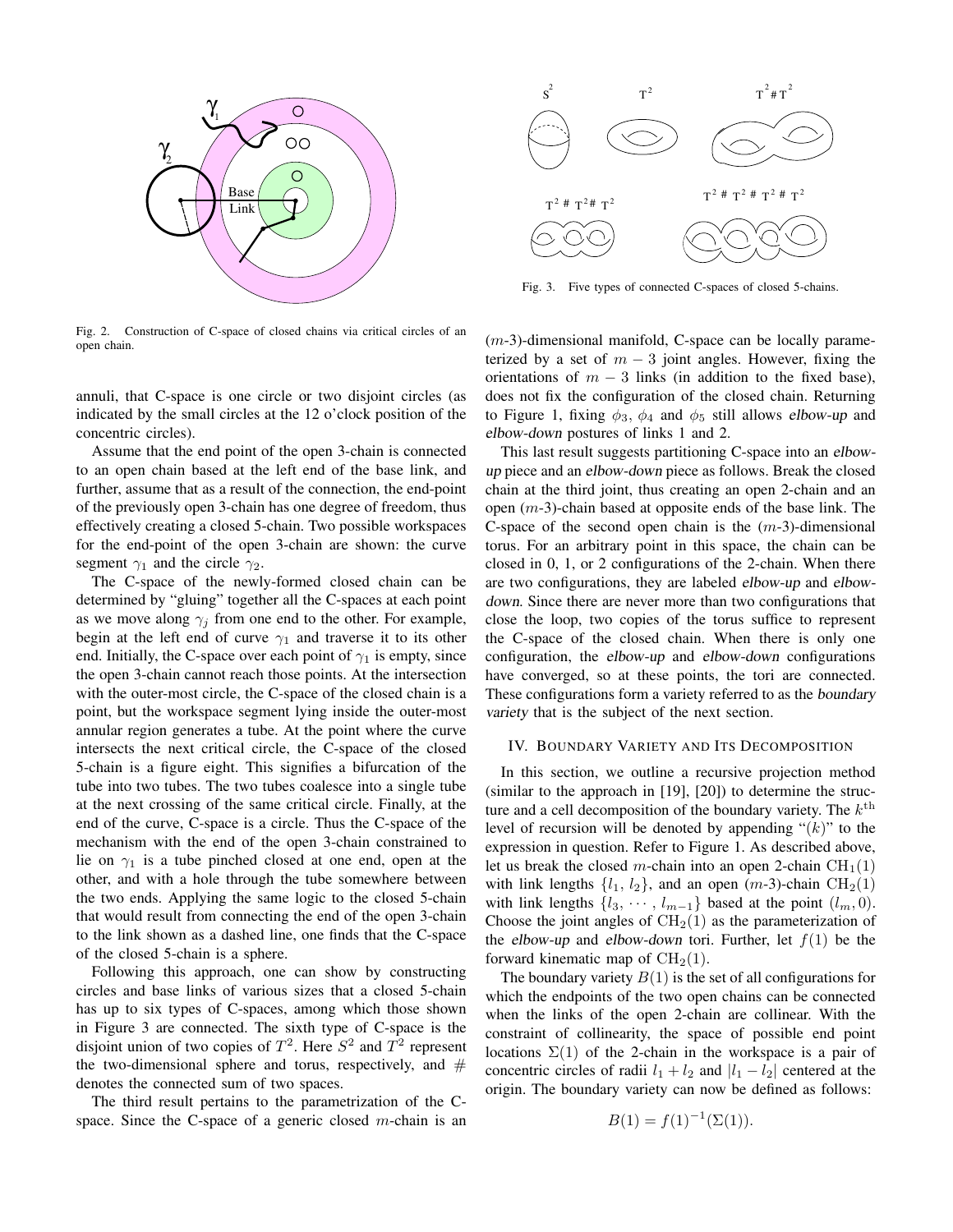Note that  $B(1)$  is the union of the C-space of the two closed (m-1)-chains  $M_1(1)$  and  $M_2(1)$  with link lengths  $\{l_1 + l_2, l_3, \cdots, l_m\}$  and  $\{|l_1 - l_2|, l_3, \cdots, l_m\}$ . Also,  $B(1)$ is empty if and only if the intersection between  $\Sigma(1)$  and the annulus centered at  $(l_m, 0)$  with radii  $\sum_{i=3}^{m-1} l_i$  and  $\min(\|l_3 \pm \dots \pm l_n\|)$  $\cdots \pm l_{m-1}$ ||) is empty, in which case, C-space is not connected.

The process described above is repeated for each of the two closed  $(m-1)$ -chains. That is, each of these closed chains is assumed to have their third joints removed, which gives rise to  $2^2$  critical circles centered on the origin with radii  $|l_1 \pm l_2 \pm \rangle$  $l_3$  and whose union is  $\Sigma(2)$ . Similar to  $B(1)$ , the boundary variety  $B(2)$ , is given as  $B(2) = f(2)^{-1}(\Sigma(2))$ , where  $f(2)$ is the forward kinematic map of the  $\{l_4, \cdots, l_{m-1}\}$  open  $(m-$ 4)-chain  $CH_2(2)$  based at the point  $(l_m, 0)$ . By construction, it is clear that  $B(2)$  is the union of the C-spaces of the four closed  $(m-2)$ -chains each with first link length equal to one of the four critical radii.  $B(2)$  is also the set of critical values, or skeleton of the projection of  $B(1)$  onto the  $(m-4)$ -dimensional torus with coordinates  $\{\phi_4, \cdots, \phi_{m-1}\}.$ 

Recursion continues until  $B(m-3)$  is defined. In this case,  $\Sigma(m-3)$  is the union of  $2^{m-3}$  concentric circles centered at the origin. The boundary variety  $B(m-3)$  is the set of values of  $\phi_{m-1}$  where the circle of radius  $l_{m-1}$  centered at  $(l_m, 0)$  intersects the circles comprising  $\Sigma(m-3)$ . With  ${B(1), \cdots, B(m-3)}$  defined, C-space can now be decomposed into reachable and unreachable cells which are  $(m-3)$ dimensional cylinders.

**Example:** Consider a closed 6-chain, with link lengths, {0.5512, 1.9457, 1.2131, 2.9482, 4.5684, 5.7815}. The Cspace of this chain is connected, since there are only two long links. It is contained in two three-dimensional tori that are connected through the boundary variety  $B(1)$ .  $B(1)$  is the union of the C-spaces of two closed 5-chains  $M_1(1)$  and  $M_2(1)$  with the last four link lengths {1.2131, 2.9482, 4.5684, 5.7815} and the first link of length equal to one of the critical lengths  ${1.3945, 2.4969}$  of the circles composing  $\Sigma(1)$ . Using the approach described in Figure 2, the C-spaces of each of  $M_1(1)$  and  $M_2(1)$  is a bitorus,  $T^2 \# T^2$  (see Figure 3). This is consistent with the fact that each of of  $M_1(1)$  and  $M_2(1)$ have two long links.

To draw  $B(1)$ , it is convenient to represent a 3-torus as a three-cube with edge length  $2\pi$  and opposite faces identified. In this space, a bitorus (qualitatively like those composing  $B(1)$ ) is shown in Figure 4. Note that the bold girth curve and the two circles where the bitorus is cut (recall that the top and bottom circles are identified) is the skeleton of the bitorus under the projection map onto the  $(\phi_4-\phi_5)$ -space.

 $B(2)$  is the skeleton of  $B(1)$  under the vertical projection onto the  $(\phi_4-\phi_5)$ -face of the cube. In Figures 6 and 7,  $B(2)$ is plotted in thin solid closed curves. Note that  $B(2)$  consists of six circles; two pairs of small "concentric" circles and one pair of large concentric circles containing the other two pairs. The large circles are the projections of the girth curves of the bitori of  $B(1)$ . The two pairs of small circles are the small circular skeletal curves like those shown in Figure 4. The fact



Fig. 4. A bitorus drawn in a cubical represenation of C-space. The skeleton of this bitorus under a vertical projection map (drawn bold), is three circles.

that these pairs of circles are concentric implies that the two bitori of  $B(1)$  are "nested" in C-space.

The last step is to project the skeleton of  $B(2)$  to an edge of the cube. This is shown by the 12 dashed vertical lines (three are covered by other vertical lines) in Figures 6 and 7. Using the approach discussed in Figure 2, one can show that six of the eight critical circles with the radii {6.6582, 5.5558, 4.2320, 3.1296, 2.7668, 1.6644} are intersected transversally by the workspace of the end point of the open 1-chain  $CH<sub>2</sub>(3)$ . These correspond to the 12 critical values of  $\phi_5$ .

# V. COLLISION VARIETIES

Let  $V_{p_i}^j$ ,  $j = 1, \dots, m - 1$ , denote the  $(m-1)$ -dimensional variety corresponding to  $p_i$  lying on link j. The union of these varieties over all links gives the contribution of  $p_i$  to the Cobstacle:

$$
V_{p_i}=\bigcup_{j=1}^{m-1}\ V_{p_i}^j.
$$

The union of the  $V_{p_i}$  over all point obstacles in  $\mathcal{O}$  is denoted by  $V$ :

$$
V = \bigcup_{i=1}^{n} V_{p_i}.
$$

To study the global structure of these varieties, the closed chain is again broken into the open 2-chain  $CH<sub>1</sub>(1)$  and the open (m-3)-chain CH<sub>2</sub>(1). The contact varieties of CH<sub>2</sub>(1) are already understood from previous work [20]. However, our interest is in  $V_{p_i}^j$  for  $j = m-1, \dots, 3$ , and  $i = 1, \dots, n$ ), which can be viewed as the contact varieties of  $CH<sub>2</sub>(1)$  clipped by the  $B(1)$ . The portions of the constraint varieties of  $CH<sub>2</sub>(1)$ lying on the unreachable side of  $B(1)$  are eliminated. Figure 5 shows a cylinder with rectangular cross section in a threedimensional C-space. The cylinder is cut by  $V_{p_1}$ ,  $V_{p_2}$  and two patches of  $B(1)$ , labeled  $B_1(1)$  and  $B_2(1)$ . Assuming the top and bottom of the rectangular column are identified and ignoring  $B(1)$ , there are two cells in the cylinder. Assuming that the region above the top patch and below the bottom patch of  $B(1)$  are unreachable, a portion of  $V_{p_2}$  is clipped and there are three cells.

The topological properties of the remaining varieties,  $V_{p_i}^1$ and  $V_{p_i}^2$ ,  $i = \{1, \dots, n\}$ , are determined by the technique developed in [18] and described in the discussion of Figure 2.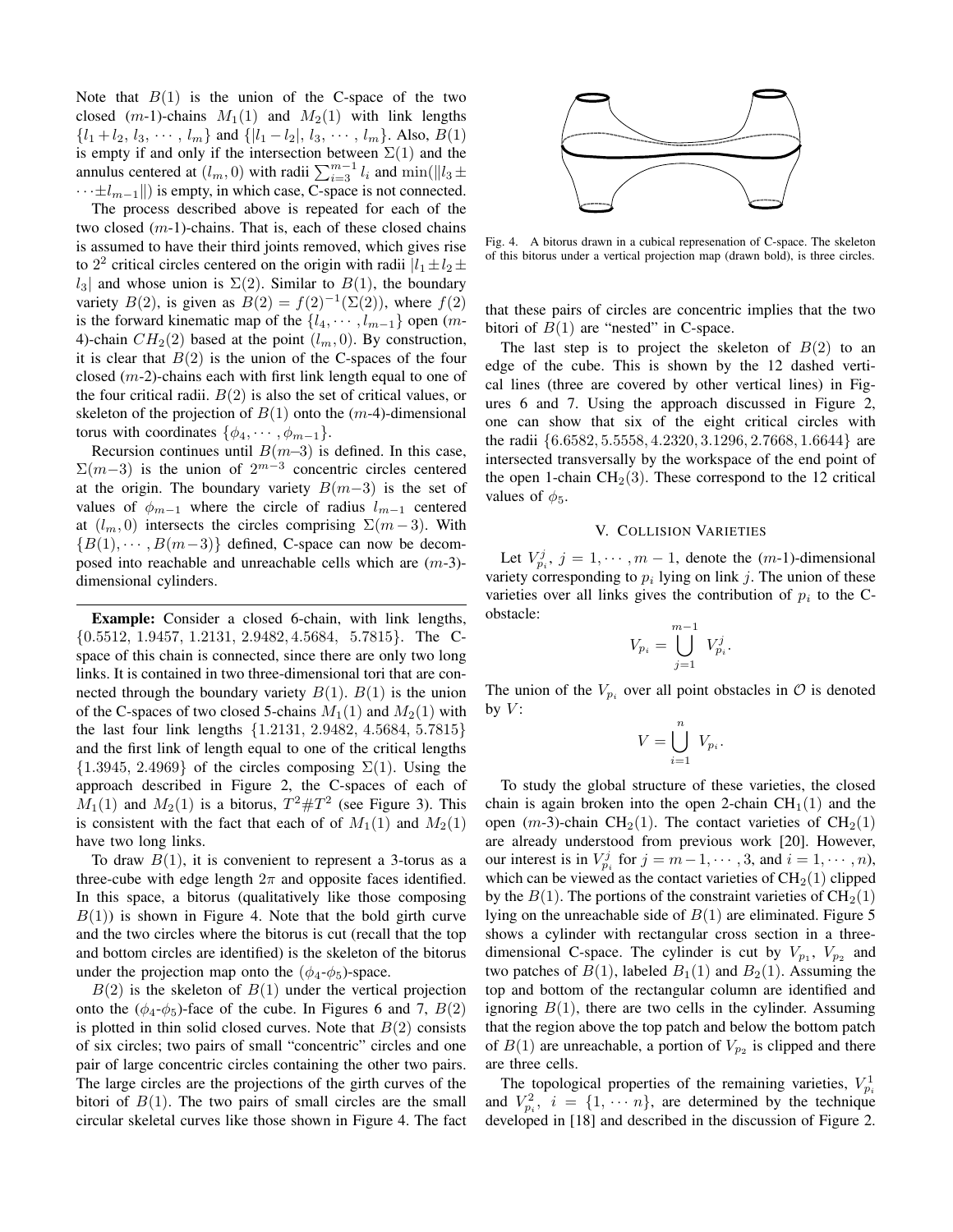These varieties can be expressed as follows:

$$
V_{p_i}^1 = f(1)^{-1}(\gamma_1^i) \tag{1}
$$

$$
V_{p_i}^2 = f(1)^{-1}(\gamma_2^i) \tag{2}
$$

where  $\gamma_j^i$  is the workspace of the end-point (always a closed loop) of CH<sub>1</sub>(1) when link j is in contact with  $p_i$  and  $f(1)$  is the forward kinematic map of  $CH<sub>2</sub>(1)$ . Again it is important to understand the intersection of these contact varieties with  $B(1)$ . Since the boundary constraint requires links 1 and 2 to be colinear, the intersections of  $V_{p_i}^1$  and  $V_{p_i}^2$  with  $B(1)$  can be seen to be the C-spaces of two closed  $(m-2)$ -chains formed by replacing links 1 and 2 by a single link of length  $|l_1 \pm l_2|$ and fixing this link in contact with  $p_i$ .

**Example continued:** We introduce two point obstacles,  $p_1 = (4, 2)$  and  $p_2 = (3, 1)$ . Note that it is impossible for link 1 or 2 to touch either point, so the corresponding varieties are empty. Consequently, only the contact varieties of links 3, 4, and 5 appear in Figures 6 and 7. Note that the two thickest vertical lines at  $\phi_5 \approx \pm 1.38$ , define extreme points of the boundary variety  $B(1)$ . By these figures, one can also determine the structure of  $V_{p_i}^5$ , which projects to the two second thickest vertical lines in the Figures. Take  $V_{p_2}^5$  as an example. The projection of  $V_{p_2}^5$  is the line  $\phi_5 \approx -0.345$ whose intersection with the interior between the pair of large concentric circles of  $B(2)$  is two separated line segments, and with the interior of the inner pair of circles an interval. This reveals that the cross-section of  $V_{p_2}^5$  in the horizontal plane of each 3-torus changes from two separated segments to one segment, and then back to two separated segments (recall that opposite faces of each 3-torus are identified). The boundary of the cross-section is either four or two separated points, the union of which gives  $B(1) \bigcap V_{p_2}^5$ . Gluing the two pieces of  $V_{p_2}^5$  in the elbow-up and elbow-down tori along  $B(1) \bigcap V_{p_2}^{5}$  yields the surface  $T^2 \# T^2$ . This result can also be obtained using the approach described in Figure 2 for the corresponding closed 5-chain of  $V_{p_2}^5$  with the link lengths {0.5512, 1.9457, 1.2131, 2.9482, 2.1415), which has two long links. Using the same analysis method, we can see that  $V_{p_1}^5$  is a torus  $T^2$  (in Figures 6 and 7, the line of  $V_{p_1}^5$ has no intersection with the interior between the inner pair of circles).

#### VI. GRAPH REPRESENTATION OF C-FREE

The recursive decomposition of the elbow-up and elbowdown tori makes the construction of a connectivity graph straight forward. In essence, the graph construction process is recursive, starting with the one-dimensional circle parameterized by  $\phi_{m-1}$  and working up to the full (m-3)-dimensional C-space. Referring to Figure 6, the circle in  $T_u^2$  parameterized by  $\phi_5$  has 12 distinct critical points. Removal of these points from the  $\phi_5$  circle defines a set of 12 open intervals. Some of the two-dimensional cells above these points could be disconnected at these points, but whether or not this is the case is only revealed as the method proceeds. Therefore, initially, these intervals and the cells above them are assumed to be

disconnected at the critical points. Thus, at this stage, the graph of the space of  $\phi_{m-1}$  is simply 12 disconnected nodes. The same decomposition occurs in  $T_d^2$  as shown in Figure 7, but no attempt is made to connect the two graphs yet.

The next step is to "lift" the graphs so that they represent the cell structure of the two 2-tori parameterized by  $\phi_{m-1}$  and  $\phi_{m-2}$ . The intervals identified in the first step serve as the base manifolds for the second step. If one fixes  $\phi_{m-1}$ , then  $\phi_{m-2}$ lies on a circle. For the critical values of  $\phi_{m-1}$ , the circle is drawn as a dashed vertical line (9 of the 12 are visible). Between the critical circles are two-dimensional cylindrical cells. For example, consider the two critical circles straddling  $\phi_5 = 1$  in Figure 6. This portion of C-space is a or tube that is cut in four places by the projected skeleton of the boundary variety. This identifies four two-dimensional cells. The tube just to the right is cut in only two places, yielding two cells. However, in the  $(\phi_{m-1}, \phi_{m-2})$ -space some of the cells in the two tubes are connected. After merging the connected cells, three *possibly* disconnected cells remain.

The graphs are again lifted, this time into the  $(\phi_{m-1}, \phi_{m-2}, \phi_{m-3})$ -space. Figure 5 shows a cell in the  $(\phi_{m-1}, \phi_{m-2})$ -space. Above it is the  $(\phi_{m-1}, \phi_{m-2}, \phi_{m-3})$ space with two-dimensional constraints and boundary varieties. The locus of critical points are those in the intersection of the surfaces. Its projection onto the cell is the curve D, which splits the cell into two. Above each non-critical point in the two cells, there are four constraint surfaces. Assuming that the space above  $B_1(1)$  and below  $B<sub>2</sub>(1)$  violates the loop closure constraint, then the four surfaces define two reachable cylindrical cells above the cell (a,D) and three cells above (D,b). Further the two cells bounded below by  $B_2(1)$  are connected, as are those bounded below by the surface labeled "2." Merging yields three cells in  $(\phi_{m-1}, \phi_{m-2}, \phi_{m-3})$ -space above the original cell in  $(\phi_{m-1}, \phi_{m-2})$ -space.

Analyzing all adjacent cells in  $(\phi_{m-1}, \phi_{m-2})$ -space in the same way yields all connected components of the  $(\phi_{m-1}, \phi_{m-2}, \phi_{m-3})$ -space, and the process continues until all connected components of dimension  $m-3$  are identified.

#### VII. EXPERIMENTAL RESULTS

Our method for closed 5-chains and 6-chains was implemented in Matlab and tested for many planning problems. Typically, a closed 5-chain moving among 4 point obstacles required about 160 seconds, and a closed 6-chain moving among 2 point obstacles required about 210 seconds.

**Example further continued:** A connectivity graph of Cfree was constructed according to the approach described above. Then a motion planning problem was specified by the following configurations:

$$
\phi_{init} = (-0.6363, -1.2183, 0.0416, 1.9416, -0.1416, 0)
$$
  
\n
$$
\phi_{goal} = (-0.9063, 0.8648, 0.0416, -2.0416, 0.3416, 0).
$$

One of the configurations was in the elbow-up torus; the other was in the elbow-down torus. The computed path was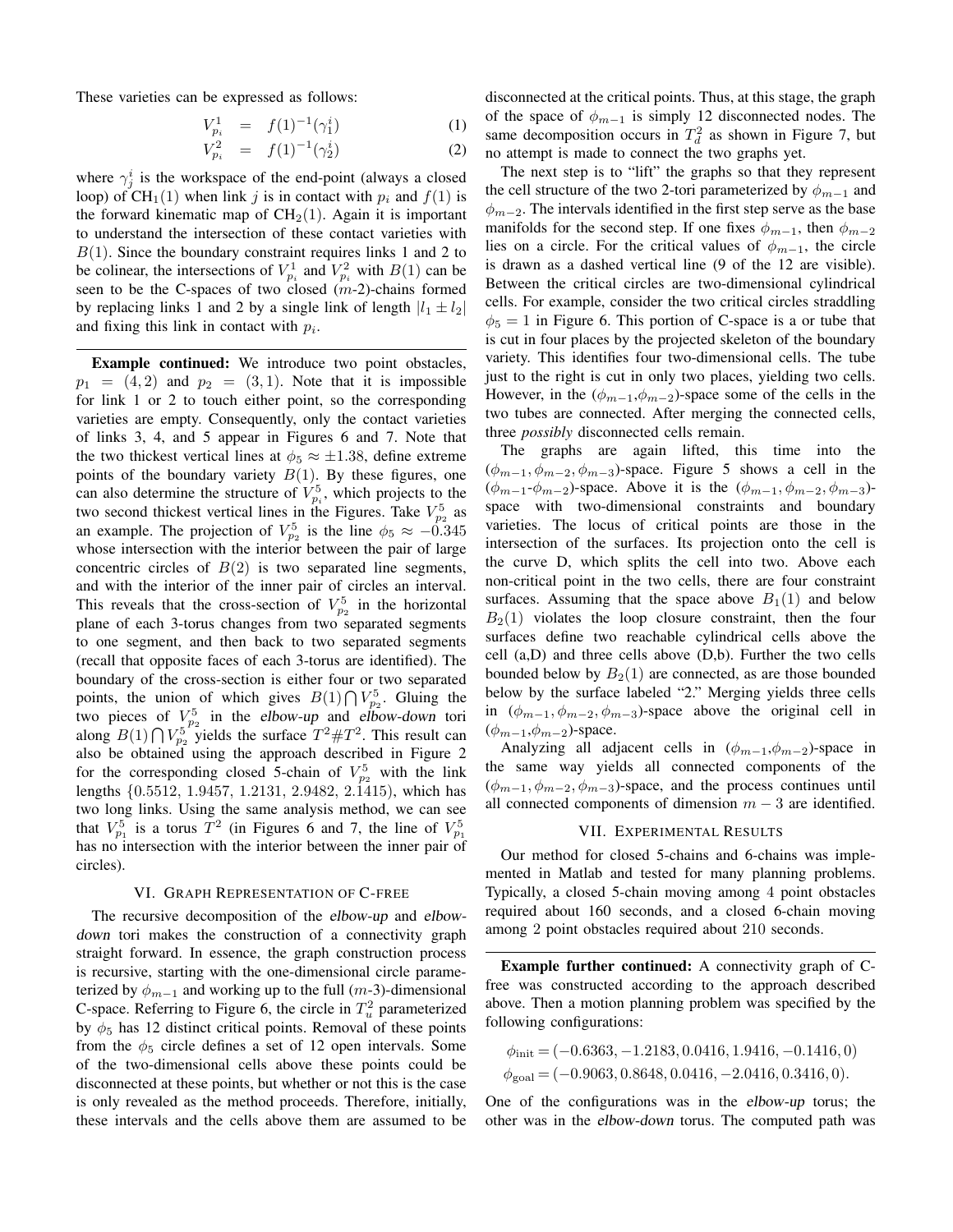

Fig. 5. A rectangular cell in  $(\phi_4, \phi_5)$ -space onto which the critical points of constraint varieties in  $(\phi_4, \phi_5, \phi_6)$ -space are projected.

projected onto the two two-dimensional tori shown in Figures 6 and 7. (Note that in these lower-dimensional spaces, one should not expect the path to jump from the elbow-up to the elbow-down spaces through the projection of  $B(1)$ ). While it is difficult to see in a three-dimensional plot, the path in the full C-space crosses through the boundary variety  $B(1)$ . Animation of the motion in this example can be found in ftp://6bar:6bar@143.89.47.18.

# VIII. COMPLEXITY ANALYSIS

The complexity of any algorithm that performs cell decomposition on C-free is bounded from below by the number of connected components. While we have not proven this, there is evidence that suggests that this lower bound is  $\Omega(n^{m-3})$ ,  $m \geq$ 5. We also conjecture an upper bound, by considering the polynomial representation of the collision and loop closure varieties. Assuming that the highest degree of these polynomials is  $\delta$ , then Halperin's cell complexity results [21] applied to our approach imply that each connected component of Cfree could be composed of  $O(n^{m-4}\delta)$  cells. Since each of these cells must be computed, the worst-case complexity of our decomposition algorithm is  $O(n^{2m-7})$ ,  $m \ge 5$ .

To provide insight into our conjecture, we show how to obtain these results for the case of  $m = 5$  with n point obstacles. The C-space is two-dimensional and the contact varieties are one-dimensional curves in C-space. An upper bound on the number of components can be obtained by imposing three conditions: (1) all elbow-up and elbow-down configurations are valid, (2) all contact varieties are closed, and (3) all possible intersections among varieties occur and they occur in general position. These conditions can be satisfied only if:

$$
l_5 = 0, l_1 = l_4, l_2 = l_3, l_2 > 2l_1
$$
 (3)



Fig. 6. The path (drawn as red dashed line) projected to  $T_u^2$ . The two triangles pointed to the left and right represent the initial and goal configurations, respectively



Fig. 7. The path (drawn as red dashed line) projected to  $T_d^2$ .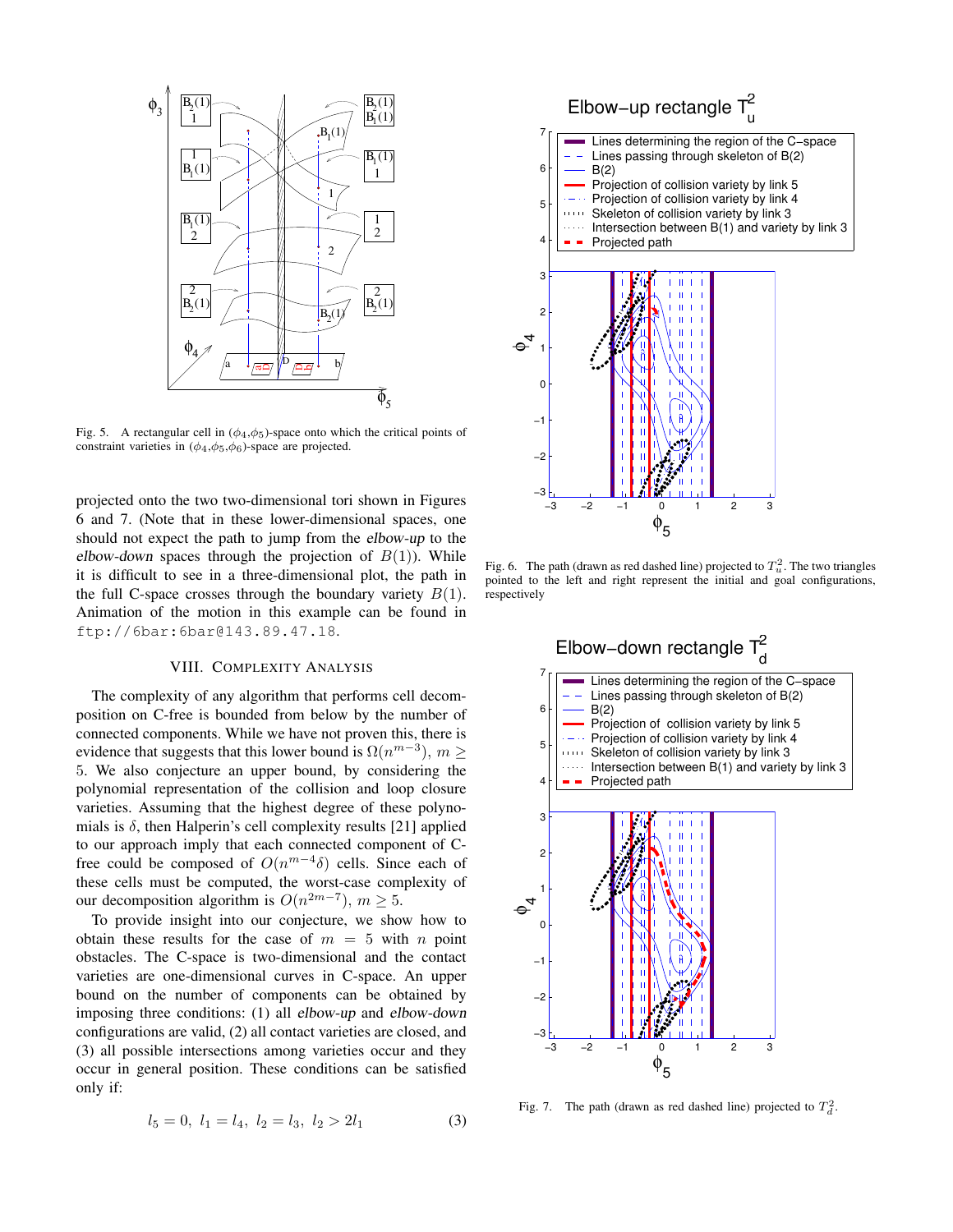which defines a degenerate closed chain with base link of length zero. The result is effectively a closed four-chain with base link pinned at one end rather than both. One can see that it is always possible to move  $\phi_4$  and  $\phi_3$  arbitrarily and that for every  $\phi_4$  and  $\phi_3$  there are two configurations of the other two links; elbow-up and elbow-down. Thus C-space is two copies of  $T^2$ ,  $T_u^2$  and  $T_d^2$ , glued along the two circles corresponding to configurations where all the links are colinear.

$$
\phi_2 = \phi_1 \in [-\pi, \pi] \tag{4}
$$

$$
\phi_2 = \phi_1 + \pi \in [-\pi, \pi], \tag{5}
$$

i.e.,  $T_u^2 \cap T_d^2$  is the disjoint union of two circles.

Given an *m*-dimensional manifold Q, define  $H_k(Q)$  the kdimensional homology group of Q. The dimension of  $H_k(Q)$ can be interpreted as the number of  $k$ -dimensional generators of Q. For example, for  $T^2$  it can be shown that  $H_0(T^2) = \mathbb{R}^1$ ,  $H_1(T^2) = \mathbb{R}^2$  for  $T^2 = S^1 \times S^1$ , and  $H_2(T^2) = \mathbb{R}^1$ . The geometric interpretation is that the torus has one connected component, two one-dimensional generators  $(T^2 = S^1 \times S^1)$ , and one two-dimensional generator (the space inside the torus). Also, given an  $(m - 1)$ -dimensional closed submanifold  $Q_s$ of  $Q$ , the m-dimensional relative homology group of  $Q$  with respect to  $Q_s$ , defined as  $H_m(Q, Q_s)$ , gives the number of components of  $Q - Q_s$ .

Each contact variety  $V_{p_i}^j$  is a union of two closed curves, each in one torus, with two points in common. However,  $V_{p_i}^1$ and  $V_{p_i}^4$  are common at coincident circles corresponding to the case where all the links are collinear, as are  $V_{p_i}^2$  and  $V_{p_i}^3$ . Thus the C-obstacle,  $V = \bigcup_{i,j} V_{p_i}^j$ , is the union of 6n circles. We then compute the number of intersections between these 6n circles. Under the general position assumption about the obstacle set  $\mathcal{O}$ ,<sup>1</sup> we can show that the total number of intersections is  $14n^2 - 11n$ .

Let  $\overline{V}$  denote the disjoint union of 6n circles in V. The set of intersection points among the  $6n$  circles is denoted X. It is obvious that  $H_1(\overline{V}) = \mathbb{R}^{\bar{6}n}$ ,  $H_0(\overline{V}) = \mathbb{R}^{6n}$ ,  $H_0(X) =$  $\mathbb{R}^{14n^2-11n}$ , and  $H_0(V) = \mathbb{R}^1$ . What is left to compute is  $H_1(V)$ , for which we can use the following exact sequence:

$$
0 \to H_1(\overline{V}) \to H_1(\overline{V}, X) \to H_0(X) \to H_0(\overline{V}) \to 0
$$

from which we obtain  $H_1(\overline{V}, X) = H_1(V) = \mathbb{R}^{14n^2 - 11n}$ . Substituting into another exact sequence

$$
0 \to H_2(\mathcal{C}) \to H_2(\mathcal{C}, V) \to H_1(V) \to H_1(\mathcal{C}) \to 0
$$

yields  $H_2(\mathcal{C}, V) = \mathbb{R}^{14n^2 - 11n}$ . This shows that the number of components of the C-free is  $14n^2 - 11n$ .

Since in our algorithm each component is decomposed into at least one cell, the number of cells in a graph with the worstcase number of components is at least  $14n^2 - 11n$ . This gives the asymptotic lower bound of  $\Omega(n^2)$ . On the other hand, notice that the number of cells in our graph for C-free is bounded by the product of the number of critical points and the number of collision curves. Let  $\delta$  be the degree of the polynomials of collision curves. Then the number of cells in our graph is bounded by  $(14n^2 - 11n + 6n\delta) \times (6n\delta) = O(n^3)$ is the asymptotic upper bound of the worst-case complexity.

# IX. CONCLUSION

This paper presents a method for an exact cell decomposition of the collision-free portion (C-free) of the configuration space (C-space) of a planar closed chain with  $m$  links moving among  $n$  point obstacles. This method combines the results on the topology of C-spaces of planar closed chains and the decomposition method proposed in [20]. First, the C-space is covered using only two charts. Then, each piece is imbedded in an  $(m-3)$ -dimensional torus. The structure of the collision set is used to decompose both tori into cells of collision-free configurations and to construct graphs representing the structure of C-free. The global graph is then established by joining graphs of the two tori if they are connected, as indicated by the analysis of the boundary of the loop closure constraint. A benefit of the decomposition method is that it is very easy to determine cell membership of a given configuration. This fact combined with the exact graph representation of C-free allows one to check path existence by graph search. If a path exists, the cylindrical structure of the free cells facilitates easy path construction.

The proposed algorithm is complete, yet time consuming. In future work, we plan to develop an algorithm that implements an efficient trade-off between sample-based methods and our complete method. Namely, we will refine current sampling approaches so that the sampling density is highest in the regions that are critical to the global topological properties of C-free. These regions are the union of singular loci, which reflect the global structure of the C-space, in particular, the narrow passages. It is expected that by applying refined sampling the computation speed will be enhanced, and the fault probability be reduced.

## ACKNOWLEDGMENT

The authors would like to thank Jim Milgram for introducing them to many of the ideas that led to the results obtained.

This work was supported by the National Science Foundation under grants 0139701 (DMS-FRG), 0413227 (IIS-RCV), and 0420703 (MRI) and by Rensselaer Polytechnic Institute.

## **REFERENCES**

- [1] G. Collins, *Quantifier Elimination for Real Closed Fields by Cylindrical Algebraic Decomposition*. Proceeding, Second GI Conference on Automata Theory and Formal Languages, Vol. 33, PP. 134-183, 1975, Springer-Verlag.
- [2] M. Kapovich and J. Millson, *On the moduli spaces of polygons in the Euclidean plane*. Journal of Differential Geometry, Vol. 42, PP. 133-164, 1995.
- [3] J.-C. Hausmann and A. Knutson, *The cohomology ring of polygon spaces*. Ann. Inst. Fourier, Vol. 48, PP. 281-321, 1998.
- [4] Y. Kamiyama, M. Tezuka, and T. Toma, *Homology of the Configuration Spaces of Quasi-Equilateral Polygon Linkages*. Transactions of the American Mathematical Society, Vol. 350, No. 12, PP. 4869-4896, 1998.

<sup>&</sup>lt;sup>1</sup>No three points are in the same line, no two points and the origin are in the same line, and no two lines each passing through a different pair of points intersect at the same point in the circle centered at the origin and with the radius  $l_1$ .